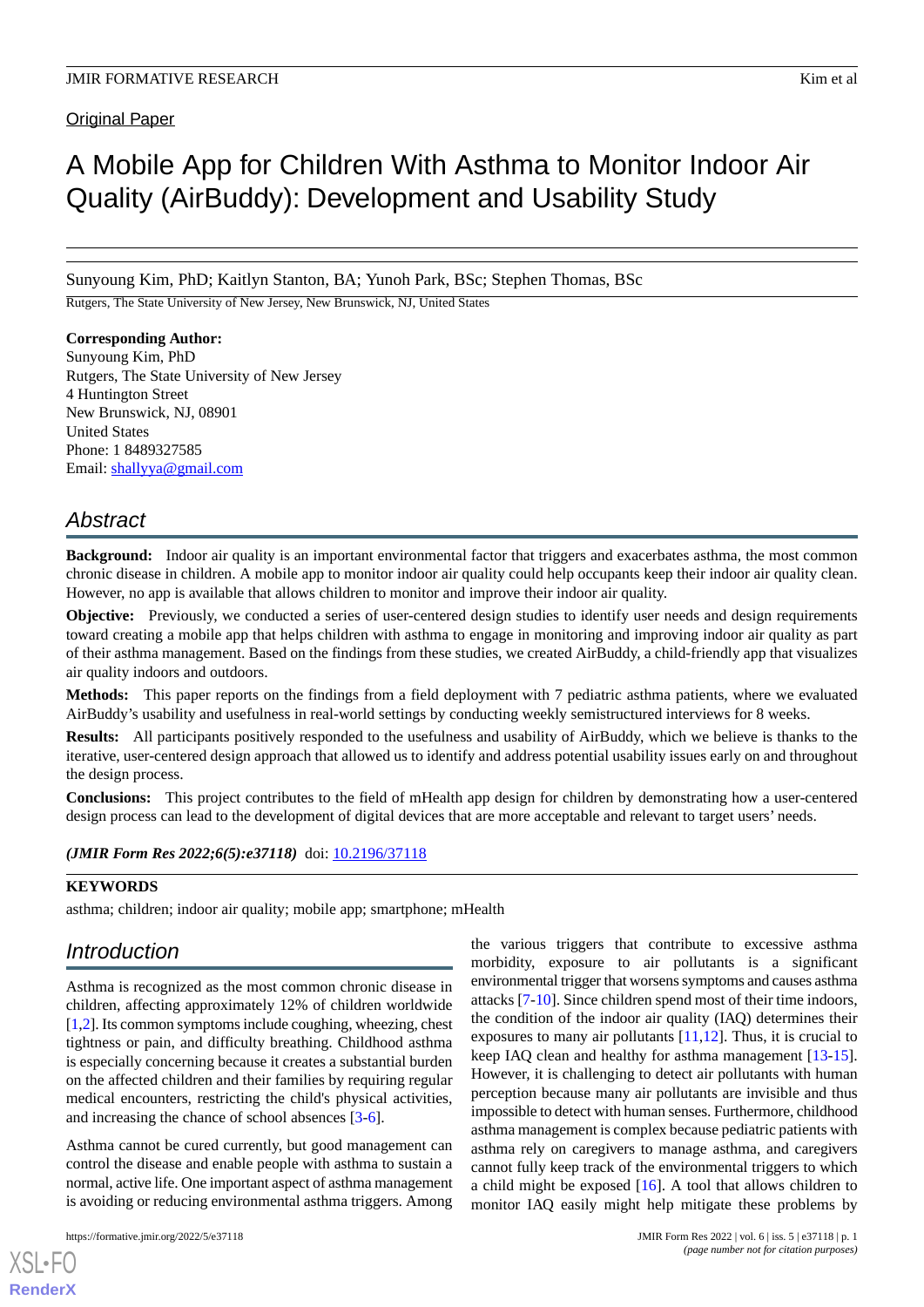enabling them to reduce their exposure to air pollutants and make healthy choices themselves.

Mobile apps are increasingly available and used to facilitate various aspects of asthma management [\[17](#page-7-8)-[20\]](#page-7-9). However, few apps are available for IAQ monitoring, and even fewer apps are designed for children's use. Thus, this project aimed to create a mobile app for children with asthma to engage in monitoring and improving IAQ. Specifically, we aimed to adopt an iterative, user-centered design approach by involving potential users throughout the design process to employ their perspectives in design. Previously, we investigated children's perspectives and design requirements through a review of existing applications and 2 sets of semistructured interviews with 12 children with asthma [\[21](#page-7-10)]. Based on the findings from these previous studies, we developed AirBuddy, a mobile app that visualizes air quality indoors and outdoors in a child-friendly manner. As the last stage of this project, this paper reports on the outcomes of a 2-month field deployment where we evaluated the usability of AirBuddy in real-world settings.

# *Methods*

#### **System Development**

For IAQ sensing, we used an off-the-shelf sensor that continuously measures the levels of 5 air pollutants: fine particulate matter ( $PM<sub>2.5</sub>$ ), carbon monoxide (CO), carbon dioxide  $(CO_2)$ , total volatile organic compounds (TVOC), and nitrogen dioxide  $(NO<sub>2</sub>)$  (see [Figure 1](#page-1-0)). This sensor transmits the measurements of these air pollutants to the server every 15 seconds. Then, the system determines the current IAQ level based on the level of the air pollutant that has the lowest Air Quality Index (AQI) rating [\[22](#page-7-11)] among the five air pollutants. For instance, if the 5-minute average of  $PM_{2.5}$  is 20  $\mu$ g/m<sup>3</sup>, and its AQI category is the lowest among the air pollutants (see [Figure 2\)](#page-1-1), the system determines the current IAQ level as "moderate." The server sends the determined IAQ level to AirBuddy every 5 minutes, and the AirBuddy app displays IAQ as "moderate." In addition, outdoor air quality data are retrieved from an AirNow API (application programming interface) [\[22](#page-7-11)] that provides current air quality data by zip code.

<span id="page-1-0"></span>Figure 1. Atlasen Pico, an Air Quality Index monitoring station.



<span id="page-1-1"></span>**Figure 2.** The Air Quality Index (AQI) category for fine particulate matter (PM<sub>2.5</sub>) [\[22\]](#page-7-11). USG: Unhealthy for Sensitive Group.

| <b>AQI Category</b>   | <b>AQI Value</b> | Average PM <sub>2.5</sub><br>Concentration ( $\mu$ g/m <sup>3</sup> ) |  |
|-----------------------|------------------|-----------------------------------------------------------------------|--|
| Good                  | $0 - 50$         | $0 - 15.4$                                                            |  |
| <b>Moderate</b>       | $51 - 100$       | $15.5 - 40.4$                                                         |  |
| <b>USG</b>            | $101 - 150$      | $40.5 - 65.4$                                                         |  |
| <b>Unhealthy</b>      | $151 - 200$      | $65.5 - 150.4$                                                        |  |
| <b>Very Unhealthy</b> | $201 - 300$      | 150.5 - 250.4                                                         |  |
| <b>Hazardous</b>      | 301 - 500        | $250.5 - 500.4$                                                       |  |

The AirBuddy app consists of a home page and three sub menus. At the top of the home page is the IAQ information pane with a house icon, an IAQ label with a numerical AQI value, and a horizontal AQI color strip to indicate the current IAQ level (see [Figure 3](#page-2-0)). The color of a house icon and its location on a color strip change according to the current IAQ level based on an AQI color code [\[22](#page-7-11)] (eg, green for good IAQ, yellow for moderate IAQ, and red for unhealthy IAQ, see [Figure 2](#page-1-1)). Below that is an outdoor information pane with a cloud icon for outdoor

air quality and a weather icon. We juxtaposed these two icons to convey outdoor air quality information as part of outdoor weather information. When a user clicks anywhere in the IAQ information pane, the app moves to an IAQ detail page where a chart of recent IAQ trends is displayed (see [Figure 4A](#page-2-1)).

Further below in this screen, we presented more details about color codes with legend labels and a spider web for five air pollutants (see [Figure 4](#page-2-1)B). Next, clicking the house icon at the bottom left corner of a navigation bar brings up a chatting page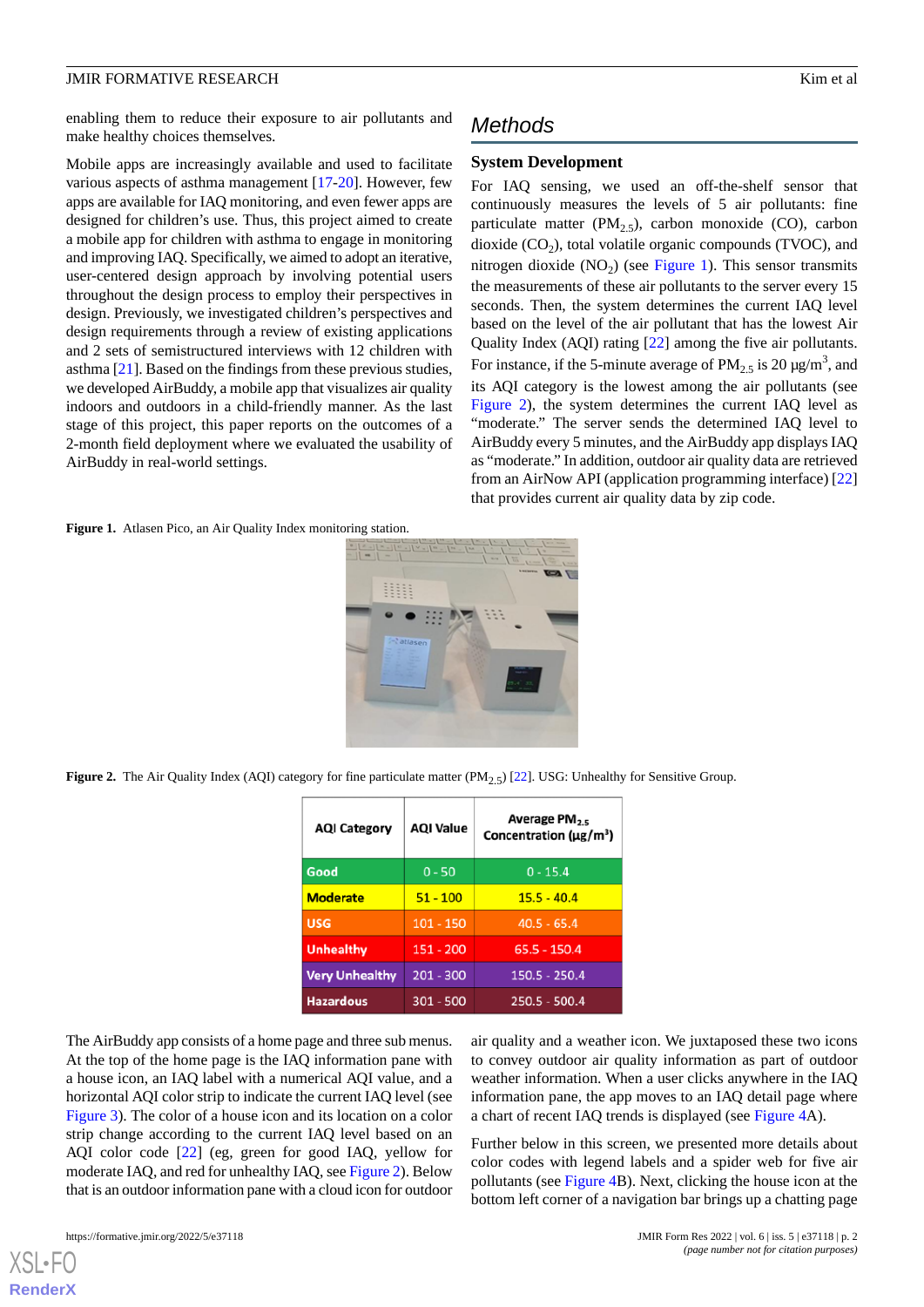where a user can interact both verbally and via typing with Airic, a chatbot, to ask any question relating to IAQ and asthma management (see [Figure 4C](#page-2-1)). In addition, we provided a list of recommended actions that the user can take to improve the IAQ

(see [Figure 4D](#page-2-1)). Lastly, we implemented a push notification to notify a user when IAQ gets worse than the "good" range (see [Figure 4](#page-2-1)E).

<span id="page-2-0"></span>



<span id="page-2-1"></span>**Figure 4.** A final design of AirBuddy: (A) a bar graph for indoor air quality (IAQ) history; (B) a spider web for five air pollutants; (C) Airic, a chatbot; (d) a list of actions to improve IAQ; and (E) a push notification.



#### **Participant Recruitment**

Children aged 8 to 12 years with asthma, as determined by the Guidelines for the Diagnosis and Management of Asthma [[23\]](#page-7-12), were eligible to participate in this study. We determined this age range for the participants because a child at the age of 8 years starts to understand abstract terms and complex sentences, develops the ability to read and critically analyze what they read, and shifts from learning to read to reading to learn [[24\]](#page-7-13). Thus, children in this age range can use digital devices with complex and abstract languages for autonomous tasks [[24\]](#page-7-13). Children were not eligible if they could not read or speak English, did not own a smartphone or other equivalent devices,

or their involvement was deemed inappropriate by the pediatrician concerning their mental and physical conditions.

We recruited all participants from the pediatric pulmonology department of a tertiary hospital in an urban area. We first described the purpose of the study to a pediatrician, and the pediatrician shared us with a list of eligible patients upon their caregivers' approval. Then, we approached by telephone caregivers of the patients to ask for their interest in participating in the study. A total of 7 participants were recruited (5 females and 2 males; mean age 10, SD 1.9 years; see [Table 1](#page-3-0)). All caregivers and their children provided consent electronically prior to participating in the study.

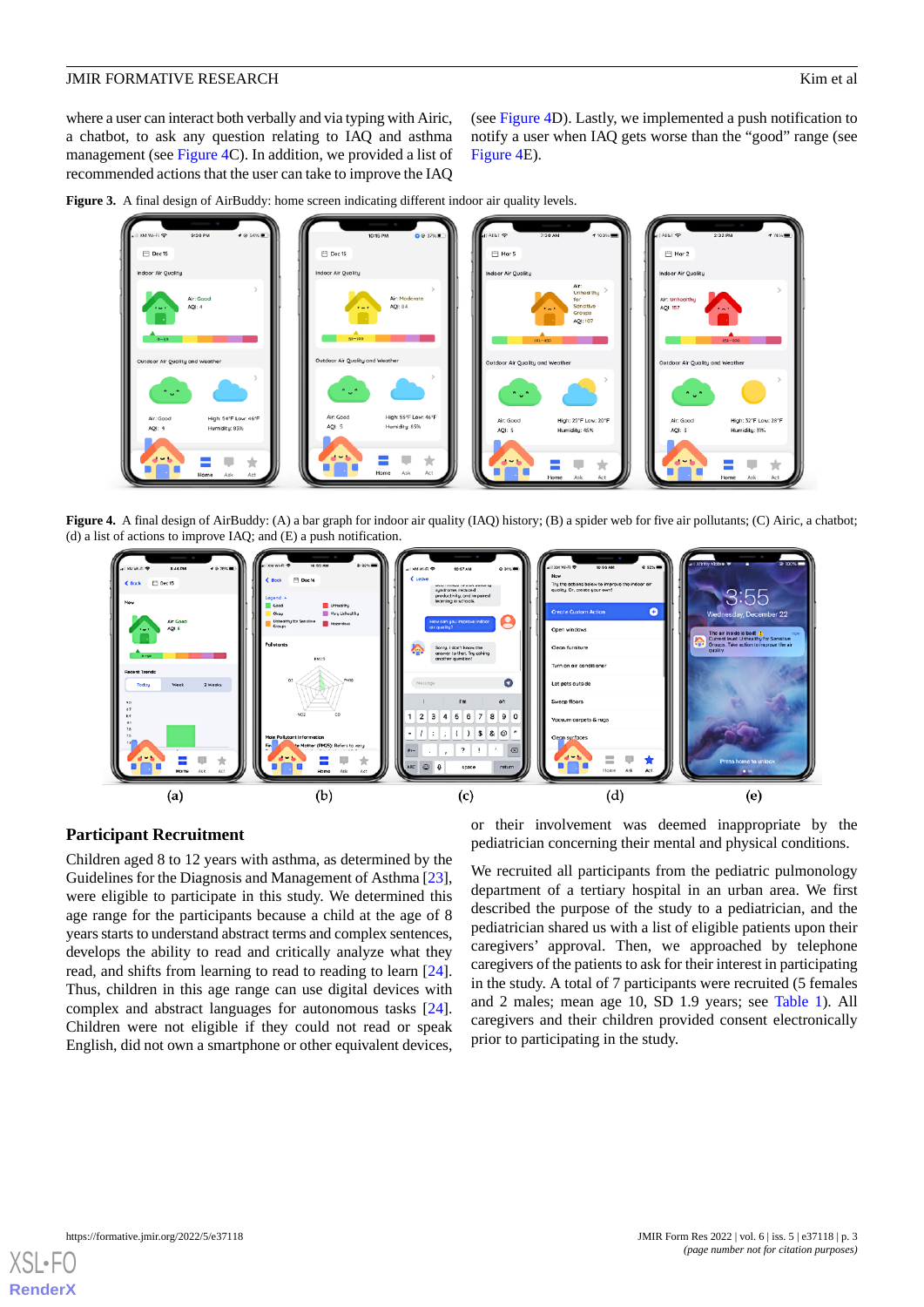<span id="page-3-0"></span>**Table 1.** Participant demographics.

| Participant ID | Age (years) | Gender | Asthma severity |
|----------------|-------------|--------|-----------------|
| P <sub>1</sub> | 12          | Female | Moderate        |
| P <sub>2</sub> | 8           | Male   | Moderate        |
| P <sub>3</sub> | 9           | Female | Intermittent    |
| <b>P4</b>      | 10          | Female | Moderate        |
| P <sub>5</sub> | 10          | Female | Intermittent    |
| P <sub>6</sub> | 8           | Female | Intermittent    |
| P7             | 12          | Male   | Mild            |

#### **Data Collection**

We conducted a field deployment for 8 weeks. During the study, we conducted weekly interviews with each participant (8 interviews per participant in total) to investigate pediatric patients' use of AirBuddy in their everyday lives over time.

<span id="page-3-1"></span>Before initiating the study, we visited each participant's home to set up an IAQ sensor in the room of their preference (eg, a child's bedroom or living room; see [Figure 5](#page-3-1)) and install AirBuddy on their smartphone. After setup, we described how the IAQ sensor works to the participants and their parents and

gave basic instructions on how to use AirBuddy, which we introduced as "a mobile app that allows you to monitor air quality in your home and outside and find information about actions to take for asthma management." Then, we conducted the first interview. Additionally, parents filled out a survey to inform us of the participants' basic demographic information, including age, gender, and asthma severity. Lastly, participants were told to freely use AirBuddy as much as they wanted throughout the study period. They were given the contact information of the research team if they needed technical support.

Figure 5. The location of an indoor air quality sensing unit for a deployment study: a vanity in a child's bedroom (left) and a bookshelf in a living room (right).



The interviews focused on the following four topics: (1) how children initially perceive and respond to AirBuddy, (2) how they use it in their daily lives, (3) what motivates or prevents their use of the device, and (4) how their engagement in IAQ changes over time. Accordingly, we constructed three sets of open-ended interview questions to explore these topics in three phases. The first phase focused on understanding the general perspectives about IAQ and initial impressions of AirBuddy in the first interview. The second phase focused on exploring the user experience in-depth, including patterns of AirBuddy use, engagement in IAQ, and factors contributing to or preventing

children's engagement in monitoring IAQ throughout the deployment duration, except for the last interview. Finally, the third phase focused on exploring suggestions for improving AirBuddy and reviewing the overall reflection on the app in the last interview. Each interview lasted up to 60 minutes. After the study was complete, the research team visited the participants' homes to pick up the IAQ sensor. All participants were compensated with a US \$80 e-gift card.

All interviews except the first interview were conducted virtually using videoconferencing software of the participants' choice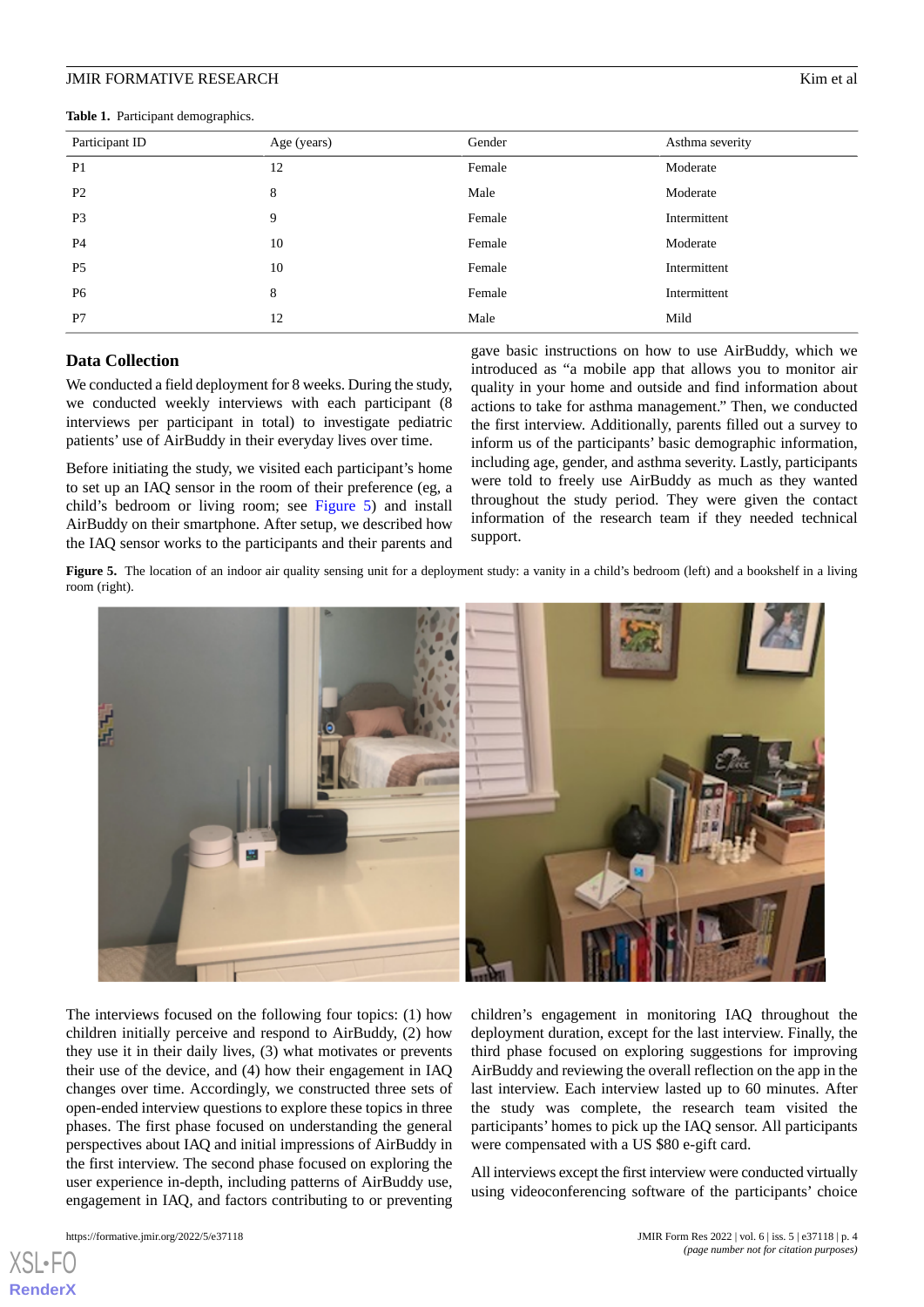(eg, Skype, Zoom, Google Duo). While all interview questions were asked to the children, we encouraged their parents to join the interview and share their thoughts if they wanted.

### **Ethics Approval**

This study was reviewed and approved by the Rutgers University institutional review board (reference #:Pro2019000875) prior to the conduct of the research.

# **Data Analysis**

We analyzed all interview data using thematic analysis to have significant patterns and themes emerge across data sets through the Grounded Theory process of open coding, axial coding, and selective coding [[25\]](#page-7-14). First, we conducted open coding to identify and code concepts significant in the data as abstract representations of events, objects, happenings, actions, etc. Then, we grouped the related concepts created by open coding into a category to demonstrate conceptual phenomena using axial coding. Phenomena refer to repeated patterns of events, happenings, actions, and interactions that represent people's responses to problems and situations. Finally, we followed the selective coding process to integrate all conceptual phenomena extracted from axial coding into a single storyline through building relationships across phenomena.

# *Results*

# **Responses to the Graphical Interface**

Initial impressions of AirBuddy's graphical interface were positive across all participants. In the first couple of interviews, all participants expressed overall contentment with the aesthetics of the interface and positively mentioned its graphical components, including the vivid colors, color-coded icons, and child-friendly emojis.

The little characters are really cute. I like the house with the question marks and frowny faces or confused faces. What I like to do mostly with the app is that I can check the air numbers, good or bad. I like to do that because most people can't. [Participant P3, week 1]

I like the colors that are bright and popped. And it's easy to understand the color of the house and air quality. Red means bad, yellow means okay, and green means good. The house is green now. It says that the air is good inside. [Participant P5, week 2]

As the usage continued, the interfaces presenting detailed information about IAQ (see [Figure 4](#page-2-1)A,B) were perceived differently by different participants. Even though the age range of our participants was not wide (school-age children 8-12 years old), participants in different age groups expressed different reactions. Most of the older participants (aged 10 years and older) were content with and easily comprehended the detailed information on IAQ early in the study. However, younger participants (aged 9 years and under) expressed difficulty interpreting the presented information and complained about its complexity, especially that of the bar graph and a spider web. This suggests the need for more tailored considerations of effectively conveying information to children in different developmental stages.

[XSL](http://www.w3.org/Style/XSL)•FO **[RenderX](http://www.renderx.com/)** I think everything is pretty self-explanatory. Something that I like is the graphs and how it tells you what you need to know. It doesn't go into all these like super technical things that not every kid will understand. It just gets to the point. [Participant P1 W1]

I am a little confused about the spider graph thing because I'm not good with those. I don't have a clue what it means. I'm fine with the bar graphs though. [Participant P6, week 2]

Nevertheless, even younger participants gradually learned to interpret IAQ information presented in AirBuddy as they continued using it over time. We provided instructions on how to interpret IAQ information whenever needed to those who had difficulty understanding it, but support needs significantly decreased after several weeks of app use. In all, we confirmed that AirBuddy is easy for children to use.

AirBuddy is a very good and informational app that teaches you about air quality around you and how to deal with it. It gives me good resources. At first, it was a little confusing because there were so many stuff. But now it is easy to navigate. [Participant P6, week 4]

# **Motivations for App Use**

One of the key questions we sought to investigate was what motivates or prevents children's use of AirBuddy. To explore this, we asked when or why they opened AirBuddy to check air quality in every interview. Two prevalent answers emerged as triggers for app use. The most prevalent motivation to use AirBuddy was to inquire into the cause of their asthma worsening. Throughout the study, we had numerous statements about participants using AirBuddy to check the air quality indoors and outdoors whenever they had difficulty breathing. In most cases, participants found the air quality in the surrounding area worsened when they checked upon the occurrence of an asthma symptom. Consequently, participants learned that worsening air quality significantly contributes to asthma exacerbation. This demonstrates that AirBuddy is an effective tool for pediatric patients to check and confirm the source of an environmental asthma trigger.

I check the app when I'm not feeling too good or when I'm wheezing. Last week when I couldn't breathe well, I opened AirBuddy to check if the air quality was okay, bad, or unhealthy. It was yellow. I think a person that has asthma would love it as it tells you how the air around you is. [Participant P4, week 4]

On Sunday, I felt my throat was itchy and I was struggling for air, and that's when I quickly checked AirBuddy. It said air quality is unhealthy and I told my mom. And she turned on the AC and opened the windows. [Participant P5, week 5]

An equally prevalent trigger was the app's push notification to notify a user when the IAQ worsens. Once participants learned a significant relationship between air pollution and asthma worsening, they considered IAQ worsening seriously and took prompt action as soon as they received a push notification.

I've gotten notifications from the app when my air quality was bad. It's like telling me "Hi [username], the air quality outside is bad you better stay inside." A reminder helps a lot. [Participant P6, week 6]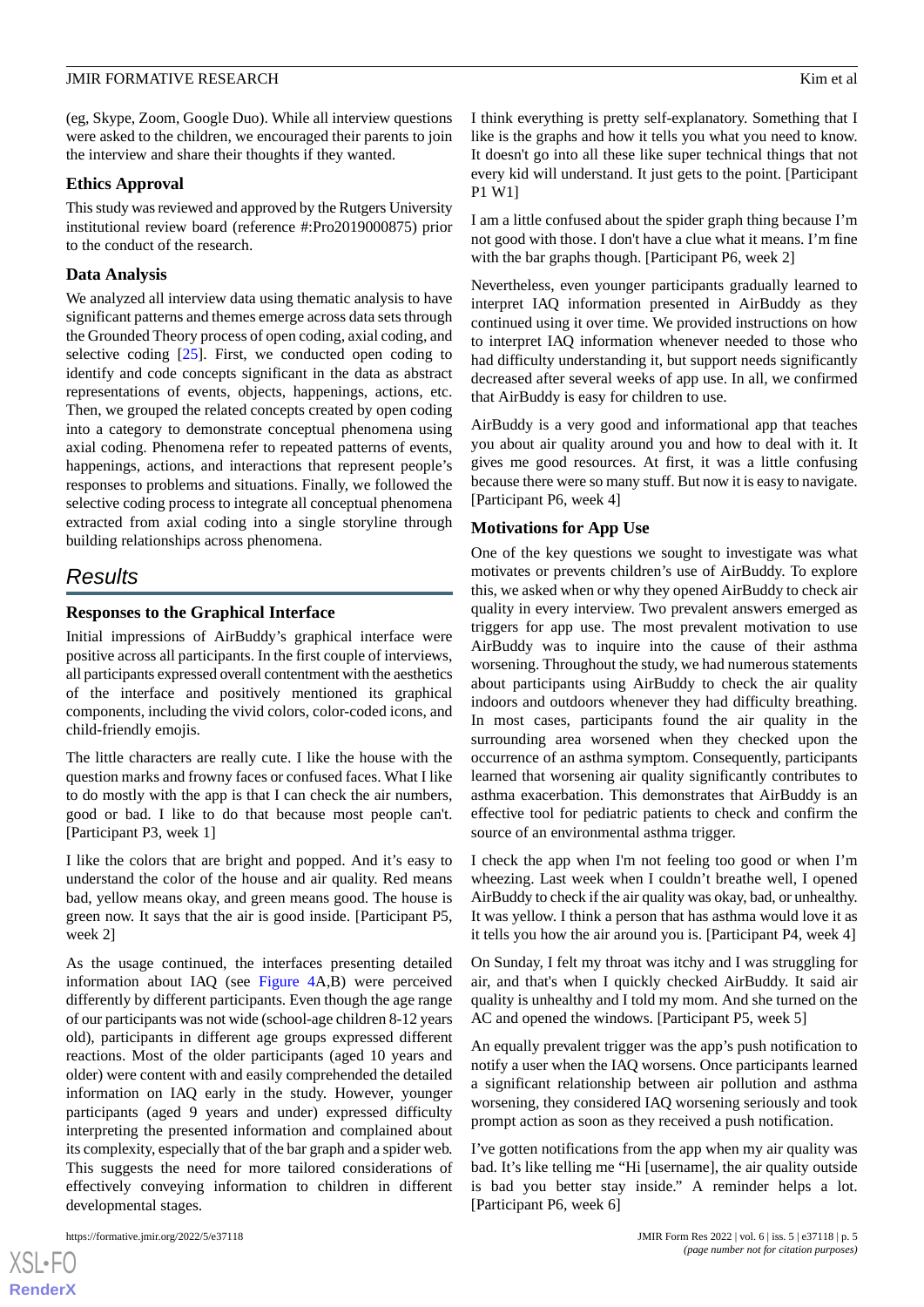Apart from these two triggers, participants frequently checked IAQ out of curiosity in the first couple of weeks. As their app use continued, however, this use pattern significantly decreased, which we believe was due to the novelty effect, and the participants relied solely on the two aforementioned triggers for their AirBuddy use. Only a few participants developed a routine to check IAQ over time.

Yesterday, we were looking at the graph. And it was funny because we noticed the graph was yellow at 6 AM and then went back to green at 8 AM. So, mom and I were trying to figure out what caused that. I think it's heat. [Participant P1, week 2]

I only think about air quality when I'm having trouble breathing. So, if I'm fine, then it doesn't really faze me. [Participant P5, week 6]

Consequently, many participants reported that the frequency of app use gradually decreased as the study proceeded. They pointed out the lack of interactivity and fun aspects in AirBuddy as the main reason for their decreased app use. Accordingly, most participants suggested ideas to improve the app, related to adding more interactivity and fun features.

I'm completely comfortable using it. But I forget to use it because it is a little boring without much interaction. In fact, looking at air quality's not that fun. My favorite is watching a streaming site or FaceTime. [Participant P2, week 7]

"It would be cool if I could compare my data to other people's air quality. If people could see that you had bad air quality, they might want to go over to your house to fix your air quality. Or you could have a setting where you would talk to each other about low-quality air day or how you felt that day. [Participant P7, week 8]

#### **Engagement in Indoor Air Quality**

Regardless of the app use frequency, we found that the participants' overall experiences with AirBuddy remained positive from start to finish. All participants confirmed that AirBuddy helped promote their engagement with IAQ and increase their awareness and understanding of the effect of air quality on asthma. We received commending statements about the usefulness of AirBuddy in managing asthma and improving IAQ from every participant in the final interview. In particular, they found it helpful to acquire IAQ information whenever needed that was critically related to their asthma conditions but could not be obtained otherwise. In all, the study confirmed that AirBuddy is beneficial for children with asthma to effectively engage in and monitor IAQ information to manage their asthma conditions.

The app made me think about air quality a little more and more aware of my asthma. I never really put any thought into it before. Now, when I got the notifications of bad air quality, even if I am not at home, I think about how my breathing is…The other day when I was at play practice, I got a notification saying that my house had bad air quality. So, I texted and asked mom what she was doing and then thought about my breathing. [Participant P2, week 8]

It's awesome that I get to see how the air is around me, like whether I should turn on the AC or do anything to help my

breathing. Before I was introduced to the app, I never thought about air quality. I've been doing the daily medicine a good three months, but it's just daily thing and I didn't think about it. But now I got AirBuddy, and it makes me think about air quality a lot more and makes me more aware of keeping air clean and healthy. [Participant P7, week 8]

# *Discussion*

#### **Principal Findings and Study Strengths**

This project aimed to create AirBuddy, a mobile app for children with asthma to monitor IAQ. To achieve the goal, we employed a user-centered design process whereby designers focus on the users and their needs in each phase of the design process by putting users at the center of product design and development [[26\]](#page-7-15). Previously, we conducted a series of design studies, including reviewing existing systems, brainstorming ideas, wireframing, and high-fidelity prototyping, through which we iteratively revised and improved the app to assure that children can use it efficiently, effectively, and reliably [\[21](#page-7-10)]. Building on the previous work, this paper reports on a system development and its 2-month field deployment, the last step of a user-centered design process, in which we investigated how potential users would use AirBuddy in real-world settings. Overall, all participants positively responded to the usefulness and usability of AirBuddy, which we believe is thanks to the iterative, user-centered design approach that allowed us to identify and address potential usability issues early on and throughout the design process.

### **Supporting Timely Access to Needed Information for Sustained Engagement**

Technologies are considered successful not only when they are usable but also engage users [\[27](#page-7-16)], as the increased engagement has proven to be positively associated with solving problems [[28\]](#page-7-17). In the past few decades, the health-informatics and human-computer interaction communities have recognized the importance of understanding and designing to promote engaging experiences with mHealth tools for effective health management [[29](#page-8-0)[-31](#page-8-1)]. Sustained engagement with mHealth tools has been proven to motivate patients to better adhere to health interventions and positively impact health behaviors and clinical outcomes [[32](#page-8-2)[,33](#page-8-3)]. Therefore, researchers have sought to determine elements for promoting effective and sustained engagement with mHealth tools [[34,](#page-8-4)[35](#page-8-5)]. Widely used design elements to boost sustained engagement include reminders, reward systems, and gamification [\[36](#page-8-6),[37\]](#page-8-7).

One of our key design considerations was to ensure children's sustained engagement with AirBuddy and thus sustain them to monitor IAQ over time. To serve this goal, we first considered implementing gamification features in the app design in the previous work [\[21](#page-7-10)], which has been widely employed to keep users, particularly children, hooked to the system [\[38](#page-8-8),[39\]](#page-8-9). However, we eventually discarded the idea for the following reasons. First, the IAQ in modern buildings in urban areas mostly stays healthy, except when indoor activities that negatively affect IAQ occur (eg, cooking, cleaning, increased humidity and temperature, or inadequate ventilation [\[40](#page-8-10)]) or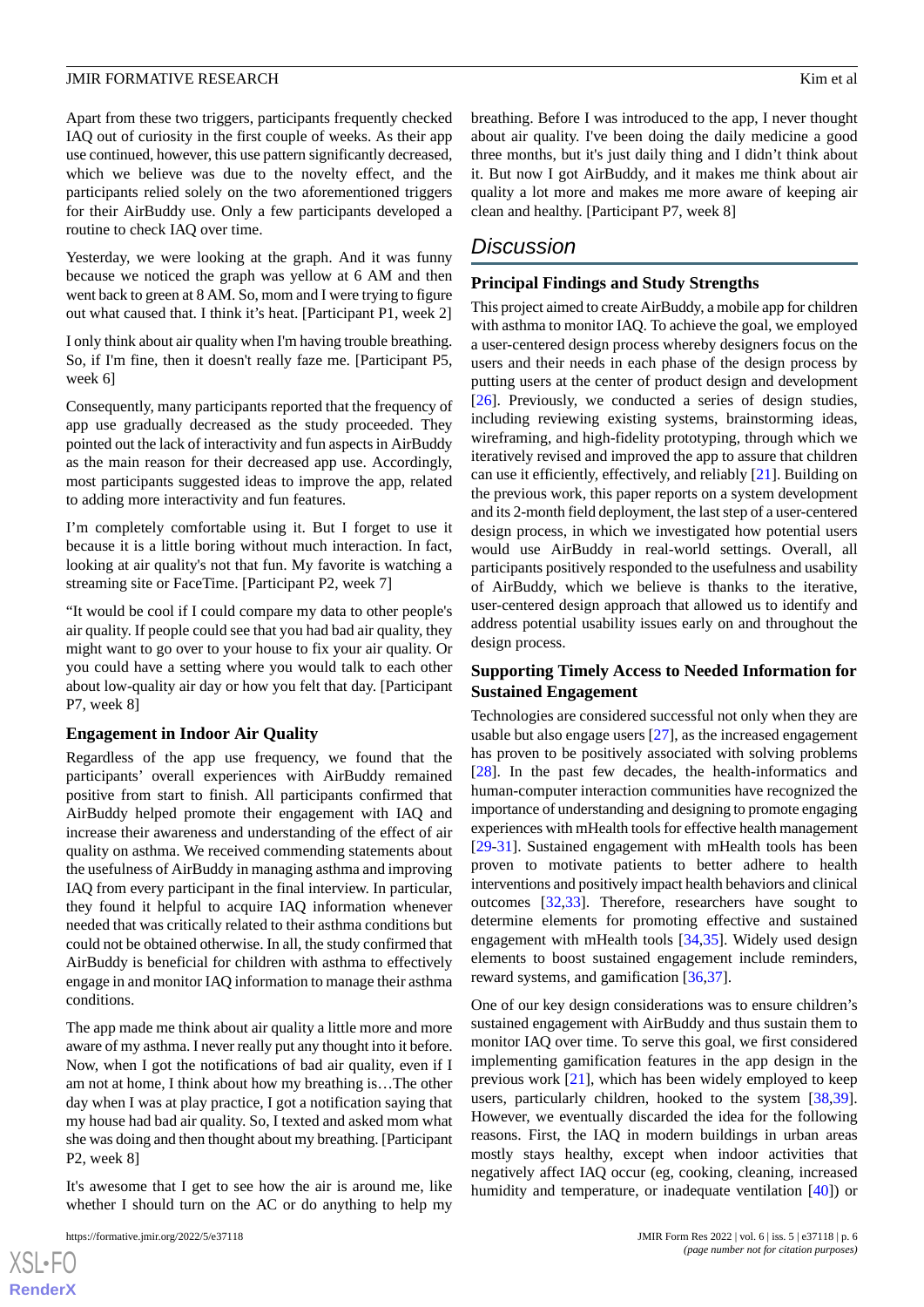when outdoor air pollutants penetrate indoors [\[41](#page-8-11)]. Thus, we concluded that it is more important for occupants to catch the moment of IAQ worsening and take prompt action to remove air pollutants rather than constantly checking the state of the IAQ. Second, we were concerned about providing children with yet another game app among the plethora of online games. While educational games have proven to be great tools for children to learn and drill specific skills [\[42](#page-8-12),[43\]](#page-8-13), there is also a growing concern about increased screen time in children and its potentially adverse effects on health [\[44](#page-8-14)]. In the end, the crux of IAQ monitoring is on identifying the right moment to take proper action rather than the practice of monitoring itself. Thus, instead of aiming to keep a user's attention constant in monitoring IAQ, we focused on drawing the user's attention only at the point of interest—IAQ worsening. To that end, we implemented a push notification feature to alert users when IAQ worsens.

Participants expressed a feeling of boredom as their app use continued and pointed out the lack of fun features in AirBuddy as its primary area for improvement. Despite this drawback, all participants positively valued AirBuddy. While AirBuddy did not provide any entertaining features to keep users attached to the app, the participants concurred with its utility, in that the app promoted them to be more aware of managing their asthma condition and keep the IAQ clean and healthy. In the end, the ideal situation is one in which IAQ always stays good, so occupants do not need to pay attention to it. Thus, the onset of users' asthma symptoms and push notification when IAQ worsens were sufficient in sustaining users' engagement with the app without increasing their screen time. This finding implies that designing for children's engagement can be realized not only by keeping them attached to the system—gamification—but also by enabling timely access to needed information. The next step is to explore ways to make available needed information for the users in a timely and relevant yet entertaining manner to boost sustained engagement with mHealth apps.

#### **Limitations**

Our findings must be evaluated under the consideration of limitations. First, our sample size was small  $(N=7)$ , and thus our participant pool may not represent a general children population. We initially planned to recruit more participants but were unable to due to the COVID-19 pandemic. Because people with asthma are particularly vulnerable to viral respiratory tract infections, most parents of pediatric patients with asthma were reluctant to participate in this study, which included 2 home visits. After recruiting participants for over 9 months, we decided to stop recruiting and proceed with the study with 7 participants. Second, we used convenience sampling for recruitment by recruiting participants from a children's hospital in an urban area, which also runs the risk of compromising generalizability. Selection bias or unmeasured factors (eg, the homogeneity of participant characteristics and socioeconomic status) might have influenced the responses.

#### **Conclusion**

This project designed, developed, and evaluated AirBuddy, a mobile app for children with asthma to monitor IAQ through a user-centered design process. This paper contributes to the field of mHealth app design for children by demonstrating how a user-centered design process can lead to the development of digital devices that are more acceptable and relevant to target users' needs. A similar user-centered design approach can be effectively applied when designing mHealth apps for children to address self-management needs for other pediatric conditions.

# **Acknowledgments**

We are thankful to all the families who participated in our study. We appreciate Dr Maya Ramagopal at the Robert Wood Johnson University Hospital for the support in participant recruitment. This research was funded by the Busch Biomedical Research Grant from Rutgers University.

#### **Authors' Contributions**

SK conceived of the idea, acquired funding, designed the study, performed the data analysis, drafted and revised the manuscript, and supervised the entire project. KS undertook the data collection. YP contributed to creating and revising design artifacts and prototypes. ST contributed to developing the app.

#### <span id="page-6-0"></span>**Conflicts of Interest**

<span id="page-6-1"></span>None declared.

#### <span id="page-6-2"></span>**References**

- 1. Mazurek JM, Syamlal G. Prevalence of asthma, asthma attacks, and emergency department visits for asthma among working adults — national health interview survey, 2011–2016. MMWR Morb. Mortal. Wkly. Rep 2018 Apr 06;67(13):377-386. [doi: [10.15585/mmwr.mm6713a1](http://dx.doi.org/10.15585/mmwr.mm6713a1)]
- 2. CDC. gov. CDC asthma data and surveillance asthma surveillance data. 2018. URL: [http://www.cdc.gov/asthma/](http://www.cdc.gov/asthma/asthmadata.htm) [asthmadata.htm](http://www.cdc.gov/asthma/asthmadata.htm) [accessed 2022-01-05]
- 3. Borhani F, Najafi MK, Rabori ED, Sabzevari S. The effect of family-centered empowerment model on quality of life of school-aged children with thalassemia major. Iran J Nurs Midwifery Res 2011;16(4):292-298 [[FREE Full text](http://europepmc.org/abstract/MED/23450080)] [Medline: [23450080](http://www.ncbi.nlm.nih.gov/entrez/query.fcgi?cmd=Retrieve&db=PubMed&list_uids=23450080&dopt=Abstract)]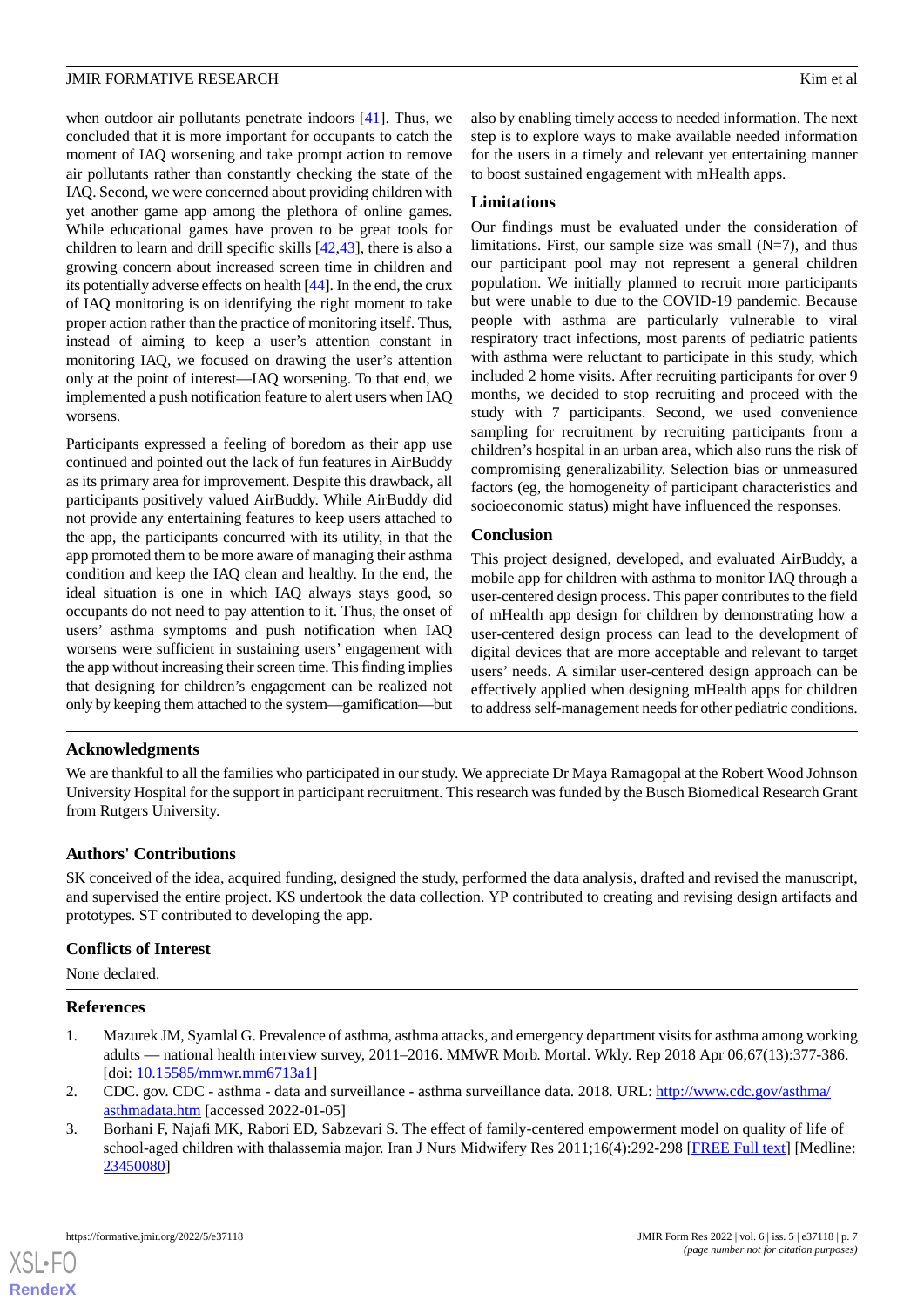- 4. Diette GB, Markson L, Skinner EA, Nguyen TTH, Algatt-Bergstrom P, Wu AW. Nocturnal asthma in children affects school attendance, school performance, and parents' work attendance. Arch Pediatr Adolesc Med 2000 Sep 01;154(9):923. [doi: [10.1001/archpedi.154.9.923](http://dx.doi.org/10.1001/archpedi.154.9.923)]
- <span id="page-7-0"></span>5. Milton B, Whitehead M, Holland P, Hamilton V. The social and economic consequences of childhood asthma across the lifecourse: a systematic review. Child Care Health Dev 2004 Nov;30(6):711-728. [doi: [10.1111/j.1365-2214.2004.00486.x](http://dx.doi.org/10.1111/j.1365-2214.2004.00486.x)]
- 6. Erbas B, Kelly A, Physick B, Code C, Edwards M. Air pollution and childhood asthma emergency hospital admissions: Estimating intra-city regional variations. International Journal of Environmental Health Research 2005 Feb;15(1):11-20. [doi: [10.1080/09603120400018717](http://dx.doi.org/10.1080/09603120400018717)]
- <span id="page-7-1"></span>7. D'Amato G, Liccardi G, D'Amato M, Holgate S. Environmental risk factors and allergic bronchial asthma. Clin Exp Allergy 2005 Sep;35(9):1113-1124. [doi: [10.1111/j.1365-2222.2005.02328.x](http://dx.doi.org/10.1111/j.1365-2222.2005.02328.x)]
- 8. Clark NA, Demers PA, Karr CJ, Koehoorn M, Lencar C, Tamburic L, et al. Effect of early life exposure to air pollution on development of childhood asthma. Environmental Health Perspectives 2010 Feb;118(2):284-290. [doi: [10.1289/ehp.0900916\]](http://dx.doi.org/10.1289/ehp.0900916)
- <span id="page-7-2"></span>9. Gruzieva, Bergström A, Hulchiy O, Kull I, Lind T, Melén E, et al. Exposure to air pollution from traffic and childhood asthma until 12 years of age. Epidemiology 2013 Jan;24(1):54-61. [doi: [10.1097/EDE.0b013e318276c1ea\]](http://dx.doi.org/10.1097/EDE.0b013e318276c1ea) [Medline: [23222555](http://www.ncbi.nlm.nih.gov/entrez/query.fcgi?cmd=Retrieve&db=PubMed&list_uids=23222555&dopt=Abstract)]
- <span id="page-7-3"></span>10. Breysse PN, Diette GB, Matsui EC, Butz AM, Hansel NN, McCormack MC. Indoor Air Pollution and Asthma in Children. Proceedings of the American Thoracic Society 2010 Apr 28;7(2):102-106. [doi: [10.1513/pats.200908-083rm\]](http://dx.doi.org/10.1513/pats.200908-083rm)
- <span id="page-7-4"></span>11. Franklin PJ. Indoor air quality and respiratory health of children. Paediatric Respiratory Reviews 2007 Dec;8(4):281-286. [doi: [10.1016/j.prrv.2007.08.007\]](http://dx.doi.org/10.1016/j.prrv.2007.08.007)
- <span id="page-7-5"></span>12. Akar-Ghibril N, Phipatanakul W. The Indoor Environment and Childhood Asthma. Curr Allergy Asthma Rep 2020 Jun 16;20(9):1-17. [doi: [10.1007/s11882-020-00941-5\]](http://dx.doi.org/10.1007/s11882-020-00941-5) [Medline: [32548675](http://www.ncbi.nlm.nih.gov/entrez/query.fcgi?cmd=Retrieve&db=PubMed&list_uids=32548675&dopt=Abstract)]
- <span id="page-7-6"></span>13. Martinez. Managing childhood asthma: challenge of preventing exacerbations. Pediatrics 2009 Mar;123 Suppl 3:S146-S150 [[FREE Full text](http://europepmc.org/abstract/MED/19221157)] [doi: [10.1542/peds.2008-2233D](http://dx.doi.org/10.1542/peds.2008-2233D)] [Medline: [19221157\]](http://www.ncbi.nlm.nih.gov/entrez/query.fcgi?cmd=Retrieve&db=PubMed&list_uids=19221157&dopt=Abstract)
- <span id="page-7-7"></span>14. Guo H, Huang S, Chen M. Air pollutants and asthma patient visits: Indication of source influence. Science of The Total Environment 2018 Jun;625:355-362. [doi: [10.1016/j.scitotenv.2017.12.298\]](http://dx.doi.org/10.1016/j.scitotenv.2017.12.298)
- <span id="page-7-8"></span>15. Garcia E, Berhane KT, Islam T, McConnell R, Urman R, Chen Z, et al. Association of changes in air quality with incident asthma in children in California, 1993-2014. JAMA 2019 May 21;321(19):1906. [doi: [10.1001/jama.2019.5357\]](http://dx.doi.org/10.1001/jama.2019.5357)
- 16. Anderson K, Burford O, Emmerton L. App chronic disease checklist: protocol to evaluate mobile apps for chronic disease self-management. JMIR Res Protoc 2016 Nov 04;5(4):e204. [doi: [10.2196/resprot.6194\]](http://dx.doi.org/10.2196/resprot.6194)
- 17. Ranjan Y, Rashid Z, Stewart C, Conde P, Begale M, Verbeeck D, et al. RADAR-Base: open source mobile health platform for collecting, monitoring, and analyzing data using. JMIR Mhealth Uhealth 2019 Aug 01;7(8):e11734. [doi: [10.2196/11734](http://dx.doi.org/10.2196/11734)]
- 18. Camacho-Rivera M, Vo H, Huang X, Lau J, Lawal A, Kawaguchi A. Evaluating asthma mobile apps to improve asthma self-management: user ratings and sentiment analysis of publicly available apps. JMIR Mhealth Uhealth 2020 Oct 29;8(10):e15076. [doi: [10.2196/15076\]](http://dx.doi.org/10.2196/15076)
- <span id="page-7-10"></span><span id="page-7-9"></span>19. Ramsey RR, Plevinsky JM, Kollin SR, Gibler RC, Guilbert TW, Hommel KA. Systematic review of digital interventions for pediatric asthma management. The Journal of Allergy and Clinical Immunology: In Practice 2020 Apr;8(4):1284-1293. [doi: 10.1016/*j.jaip.2019.12.013*]
- <span id="page-7-12"></span><span id="page-7-11"></span>20. Tinschert P, Jakob R, Barata F, Kramer J, Kowatsch T. The potential of mobile apps for improving asthma self-management: a review of publicly available and well-adopted asthma apps. JMIR Mhealth Uhealth 2017 Aug 02;5(8):e113. [doi: [10.2196/mhealth.7177](http://dx.doi.org/10.2196/mhealth.7177)]
- <span id="page-7-13"></span>21. Kim S, Park Y, Ackerman MK. Designing an indoor air quality monitoring app for asthma management in children: user-centered design approach. JMIR Form Res 2021 Sep 22;5(9):e27447. [doi: [10.2196/27447](http://dx.doi.org/10.2196/27447)]
- 22. Airnow. URL:<https://www.airnow.gov/aqi/> [accessed 2022-01-05]
- <span id="page-7-15"></span><span id="page-7-14"></span>23. National Heart and Lung and Blood Institute. National Asthma Education Program. Expert Panel on the Management of Asthma. Guidelines for the diagnosis and management of asthma. National Asthma Education Program, Office of Prevention, Education 1991:1.
- <span id="page-7-16"></span>24. Markopoulos P, Bekker M. Interaction design and children. Interacting with Computers 2003 Apr;15(2):141-149. [doi: [10.1016/s0953-5438\(03\)00004-3](http://dx.doi.org/10.1016/s0953-5438(03)00004-3)]
- <span id="page-7-17"></span>25. Braun V, Clarke V. Using thematic analysis in psychology. Qualitative Research in Psychology 2006 Jan;3(2):77-101 [[FREE Full text](https://doi.org/10.1191/1478088706qp063oa)] [doi: [10.1191/1478088706qp063oa](http://dx.doi.org/10.1191/1478088706qp063oa)]
- 26. Chadia A, Maloney-Krichmar D, Jenny P. User-centered design. Bainbridge, W. Encyclopedia of Human-Computer Interaction. Thousand Oaksage Publications 37, no. 4 (2004) 2004:445-456.
- 27. O'Brien HL, Toms EG. What is user engagement? A conceptual framework for defining user engagement with technology. J. Am. Soc. Inf. Sci 2008 Apr;59(6):938-955. [doi: [10.1002/asi.20801](http://dx.doi.org/10.1002/asi.20801)]
- 28. Sunyoung K, Eric P, Jennifer M. inAir: a longitudinal study of indoor air quality measurements and visualizations. 2013 Presented at: the SIGCHI Conference on Human Factors in Computing Systems; 2013; Paris, France p. 2745-2754. [doi: [10.1145/2470654.2481380](http://dx.doi.org/10.1145/2470654.2481380)]

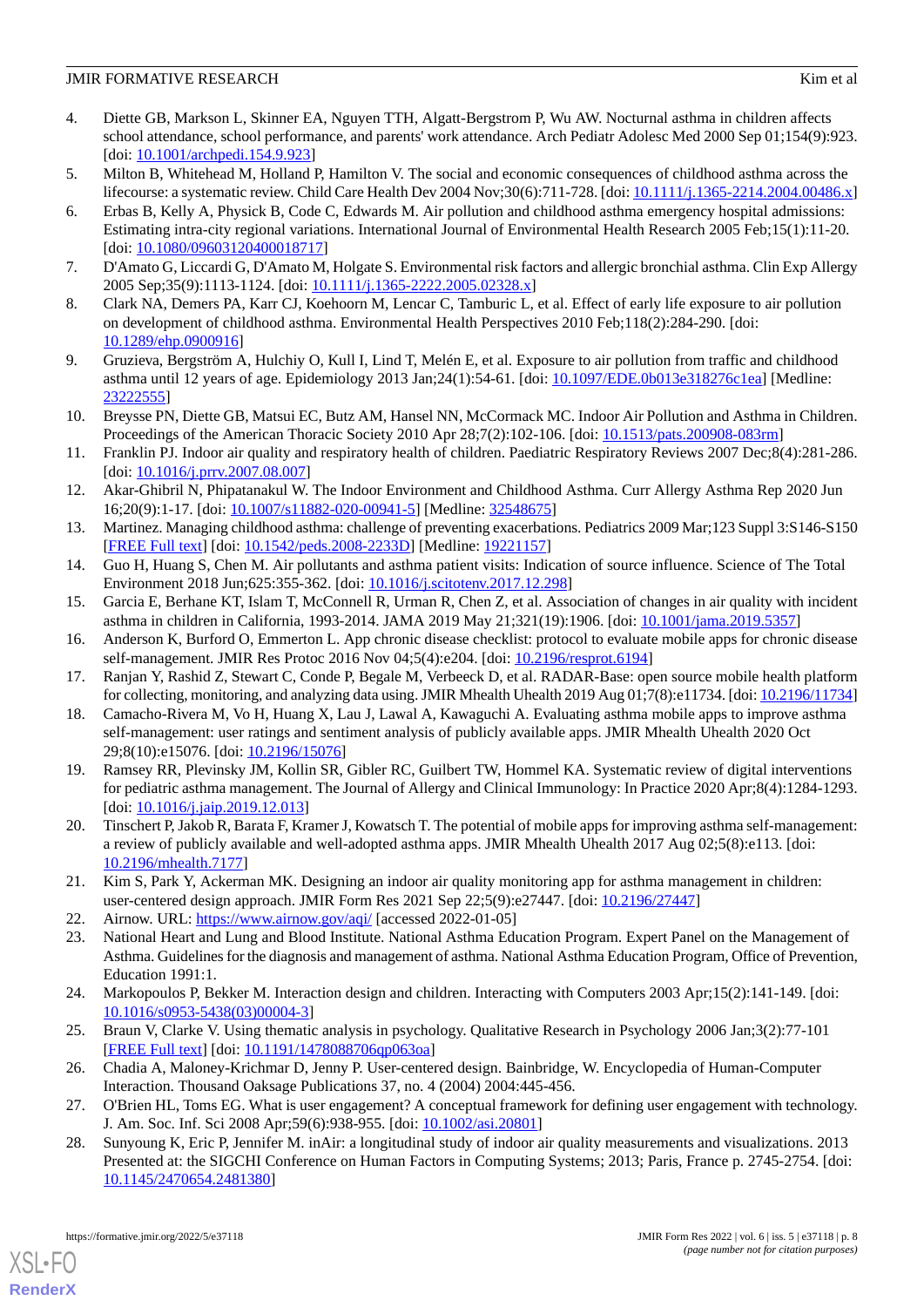- <span id="page-8-0"></span>29. Tang J, Abraham C, Stamp E, Greaves C. How can weight-loss app designers' best engage and support users? A qualitative investigation. Br J Health Psychol 2014 Aug 14;20(1):151-171. [doi: [10.1111/bjhp.12114](http://dx.doi.org/10.1111/bjhp.12114)]
- 30. Bhatia A, Kara J, Janmohamed T, Prabhu A, Lebovic G, Katz J, et al. User engagement and clinical impact of the manage my pain app in patients with chronic pain: a real-world, multi-site trial. JMIR Mhealth Uhealth 2021 Mar 4;9(3):e26528. [doi: [10.2196/26528](http://dx.doi.org/10.2196/26528)]
- <span id="page-8-1"></span>31. Rúben G, Evangelos K, Marc H. How do we engage with activity trackers? A longitudinal study of Habito. 2015 Presented at: the ACM international joint conference on pervasive and ubiquitous computing; 2015; Osaka, Japan p. 1305-1316. [doi: [10.1145/2750858.2804290](http://dx.doi.org/10.1145/2750858.2804290)]
- <span id="page-8-3"></span><span id="page-8-2"></span>32. Petersen JM, Prichard I, Kemps E. A comparison of physical activity mobile apps with and without existing web-based social networking platforms: systematic review. J Med Internet Res 2019 Aug 16;21(8):e12687. [doi: [10.2196/12687\]](http://dx.doi.org/10.2196/12687)
- <span id="page-8-4"></span>33. Böhm A, Jensen ML, Sørensen MR, Stargardt T. Real-world evidence of user engagement with mobile health for diabetes management: longitudinal observational study. JMIR Mhealth Uhealth 2020 Nov 6;8(11):e22212. [doi: [10.2196/22212\]](http://dx.doi.org/10.2196/22212)
- <span id="page-8-5"></span>34. Turchioe MR, Heitkemper EM, Lor M, Burgermaster M, Mamykina L. Designing for engagement with self-monitoring: A user-centered approach with low-income, Latino adults with Type 2 Diabetes. International Journal of Medical Informatics 2019 Oct;130:103941. [doi: [10.1016/j.ijmedinf.2019.08.001](http://dx.doi.org/10.1016/j.ijmedinf.2019.08.001)]
- <span id="page-8-6"></span>35. Miyamoto SW, Henderson S, Young HM, Pande A, Han JJ. Tracking health data is not enough: a qualitative exploration of the role of healthcare partnerships and mhealth technology to promote physical activity and to sustain behavior change. JMIR mHealth uHealth 2016 Jan 20;4(1):e5. [doi: [10.2196/mhealth.4814](http://dx.doi.org/10.2196/mhealth.4814)]
- <span id="page-8-7"></span>36. Harrington, Christina N. , Ljilja Ruzic,Jon A. 1111 Presented at: Sanford. Universally accessible mHealth apps for older adults: towards increasing adoption and sustained engagement. In International Conference on Universal Access in Human-Computer Interaction, pp. . Springer, Cham; 2017; a p. 3-12.
- <span id="page-8-8"></span>37. Hightow-Weidman L, Muessig K, Knudtson K, Srivatsa M, Lawrence E, LeGrand S, et al. A gamified smartphone app to support engagement in care and medication adherence for HIV-positive young men who have sex with men (AllyQuest): development and pilot study. JMIR Public Health Surveill 2018 Apr 30;4(2):e34. [doi: [10.2196/publichealth.8923](http://dx.doi.org/10.2196/publichealth.8923)]
- <span id="page-8-10"></span><span id="page-8-9"></span>38. Gabe Z, Christopher C. Gamification by design: implementing game mechanics in web and mobile apps. In: O'Reilly Media, Inc. Cambridge: O'Reilly Media, Inc; 2011.
- <span id="page-8-11"></span>39. Miller AS, Cafazzo JA, Seto E. A game plan: Gamification design principles in mHealth applications for chronic disease management. Health Informatics J 2014 Jul 01;22(2):184-193. [doi: [10.1177/1460458214537511\]](http://dx.doi.org/10.1177/1460458214537511)
- <span id="page-8-12"></span>40. Habre R, Coull B, Moshier E, Godbold J, Grunin A, Nath A, et al. Sources of indoor air pollution in New York City residences of asthmatic children. J Expo Sci Environ Epidemiol 2013 Oct 30;24(3):269-278. [doi: [10.1038/jes.2013.74\]](http://dx.doi.org/10.1038/jes.2013.74)
- <span id="page-8-14"></span><span id="page-8-13"></span>41. Leung DYC. Outdoor-indoor air pollution in urban environment: challenges and opportunity. Front. Environ. Sci 2015 Jan 15;2:69. [doi: [10.3389/fenvs.2014.00069](http://dx.doi.org/10.3389/fenvs.2014.00069)]
- 42. David D, James Paul G. How computer games help children learn. New York: Palgrave Macmillan; 2006.
- 43. Habgood MPJ, Ainsworth SE. Motivating children to learn effectively: exploring the value of intrinsic integration in educational games. Journal of the Learning Sciences 2011 Apr 19;20(2):169-206. [doi: [10.1080/10508406.2010.508029\]](http://dx.doi.org/10.1080/10508406.2010.508029)
- 44. Lissak G. Adverse physiological and psychological effects of screen time on children and adolescents: Literature review and case study. Environmental Research 2018 Jul;164:149-157. [doi: [10.1016/j.envres.2018.01.015](http://dx.doi.org/10.1016/j.envres.2018.01.015)]

# **Abbreviations**

**AQI:** Air Quality Index **IAQ:** indoor air quality **PM**<sub>2.5</sub>**:** fine particulate matter **TVOC:** total volatile organic compounds

*Edited by A Mavragani; submitted 07.02.22; peer-reviewed by H Mehdizadeh, S Badawy; comments to author 15.03.22; revised version received 21.03.22; accepted 31.03.22; published 23.05.22*

*Please cite as: Kim S, Stanton K, Park Y, Thomas S A Mobile App for Children With Asthma to Monitor Indoor Air Quality (AirBuddy): Development and Usability Study JMIR Form Res 2022;6(5):e37118 URL: <https://formative.jmir.org/2022/5/e37118> doi: [10.2196/37118](http://dx.doi.org/10.2196/37118) PMID:*